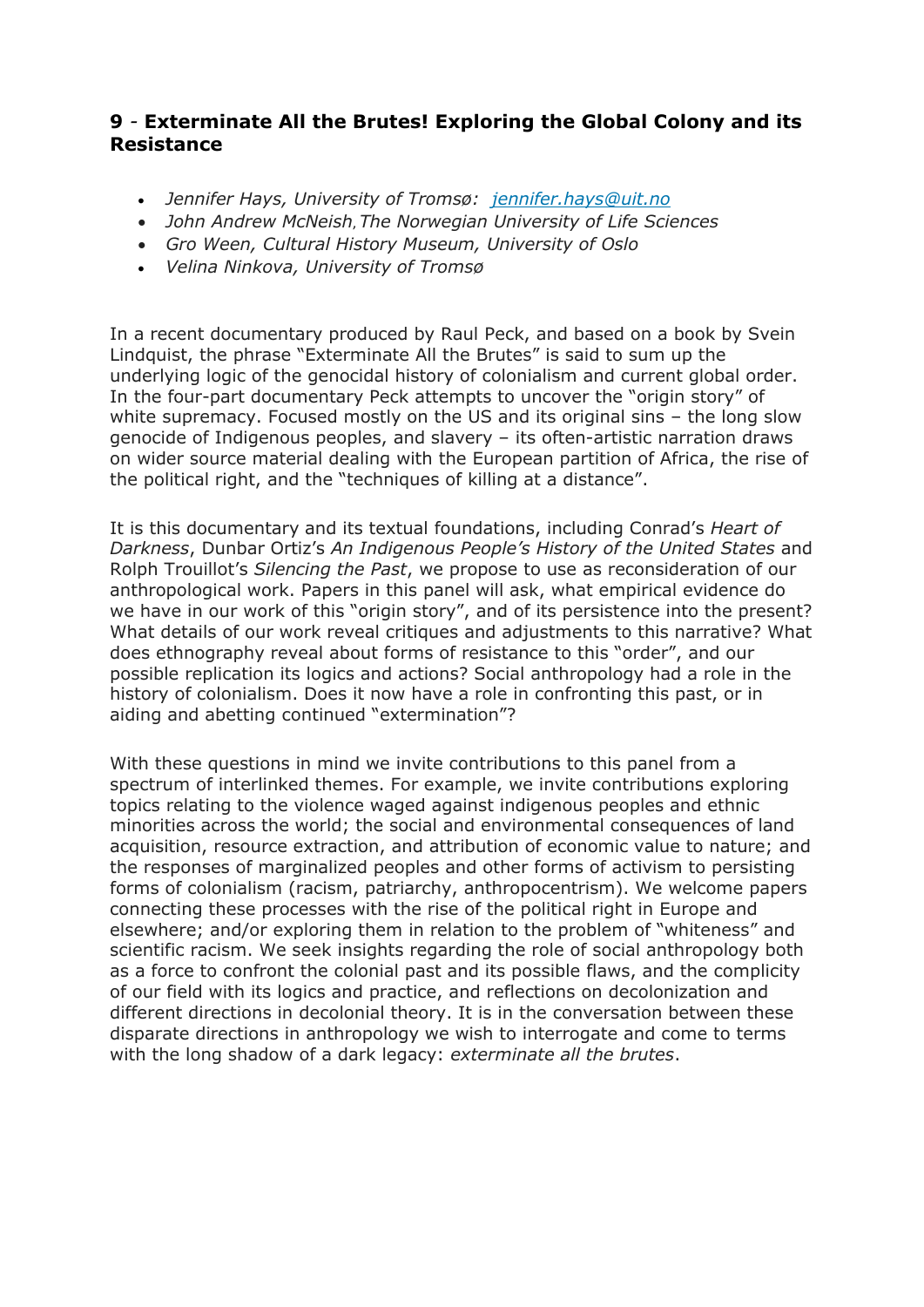# **Reprisals against Indigenous human rights defenders – a growing trend or business as usual?**

#### *Jennifer Hays, UiT Arctic University of Norway*

Over the past few decades, the recognition of Indigenous Peoples' human rights at the global level has increased, giving the impression of an overall trend towards improvement in the situation of Indigenous peoples. But this apparent progress hides a more brutal reality that characterizes the daily experience of indigenous peoples around the world. This is evident statistically; globally Indigenous peoples have lower life expectancies, overall worse health statistics, higher rates of suicide, incarceration, and alcoholism – the list goes on – than other social groups within their nations. Especially dramatic are recent figures showing that, in a global context in which murders of human rights defenders are reported to be increasing around the world, Indigenous human rights activists are targeted at an extremely disproportional rate – in particular for defending their land against extractive industries. Based on recent research undertaken at the global level for the UN Office of the High Commissioner for Human Rights (OHCHR), this paper highlights findings relating to reprisals initiated by governments and non-state actors against indigenous activists. These include reprisals directly related to participation in UN programs, and also ongoing campaigns of fear waged daily against many indigenous communities that resist violations of their land and their human rights. This paper argues that these murders and threats do not represent a new trend, but are part of a long and ongoing process of attempted extermination of Indigenous peoples.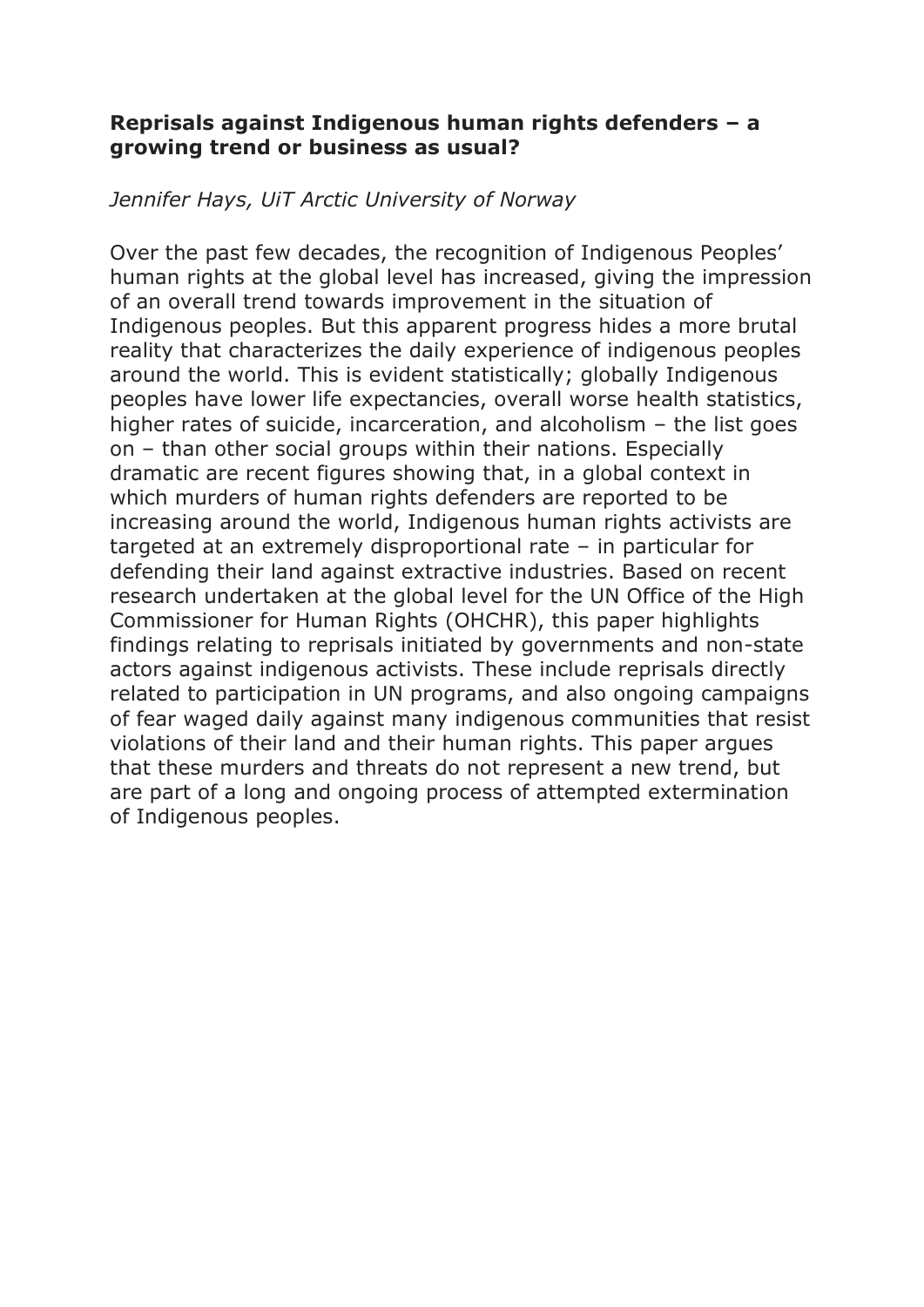# **Resource Extraction, Colonialism, and the Wild Man in Colombia and Further Afield**

### *John McNeish, The Norwegian University of Life Sciences*

The extermination of the brutes has continued in Colombia. Indeed, it has not ended in many contexts of natural resource extraction around the world. In this paper I highlight the persisting record of violence and displacement of Indigenous and Afro-descendent populations in Colombia and its direct relationship to a linked legacy of colonialism, para-militarism, and economic and political corruption. Despite the government´s strong overtures of peace, rights, inclusion, and development at the end of a half century of civil war, Indigenous and Afro-descendent communities in the country continue to be targeted in rural areas as the undesirable "wild man" (Taussig 1989): a blockage to resource extractive development and threat to white/ criollo civilization to be met with force. Since the signing of the Peace Accords with the FARC in 2016 over 600 land defenders, most of them indigenous and afrodescendent, have been targeted by threats and assassination. Whilst recognizing the extreme and exceptional nature of Colombia, this paper highlights that there are nonetheless noticeable similarities with contexts of resource extraction in other parts of the world. Resource extraction- and with it the push for sustainability- is revealed here to not only be a reason for expanding frontiers of development and impacts on the natural world, but a reworking of the expression of racism and brutality that has so strongly characterized world energy development since the industrial revolution (Malm 2021).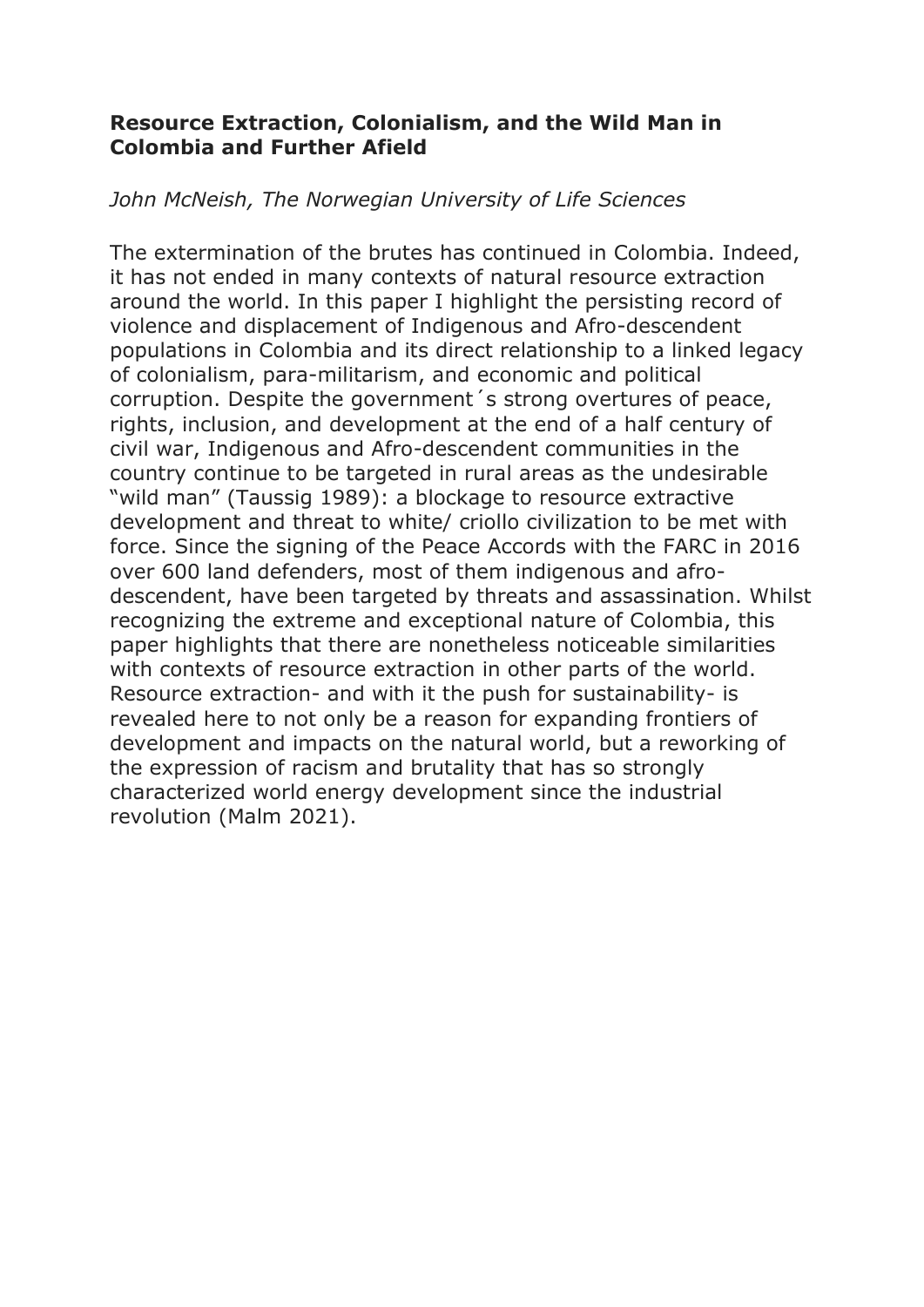# **'Control: Attempting to Tame the World'. An example of efforts to decolonize museum practices.**

# *Gro Ween, Cultural History Museum, University of Oslo*

The brutishness of museums is widely exposed, this term of course, from Hicks' exposé of the British Museum with its 'Curated spoils of Empire' (2020). Anthropologists have a long being mindful of our museums' traditions of aiding and abetting, and their authorization of foundational narratives of Western civilization. Included in such practices are collecting activities, ordering and classifying of objects and materials, and our exhibition techniques. As for example described by Haraway (1985) and Latour (2005) such technologies include dioramas, chronological displays -efforts that naturalise scientific orders, evolution and hierarchy, as well as foundational binaries.

This paper describes the exhibition at the Oslo Cultural History Museum, *Control: Attempting to Tame the World*. I focus on the part of the exhibition called *Order*. *Order* introduces Linnaeus' *Flora Lapponica* (1737) assembled with five vitrines, speaking to central Enlightenment themes: slavery; the subordination of women; the domestication of indigenous people; the use of animals in colonial enterprises; and the effect of domesticated animals on wild species. To complicate and resist former museum technologies, and subsequently, narratives, *Order* triggers new relations or disputes, and bring into focus both problematic histories and alternative possibilities.